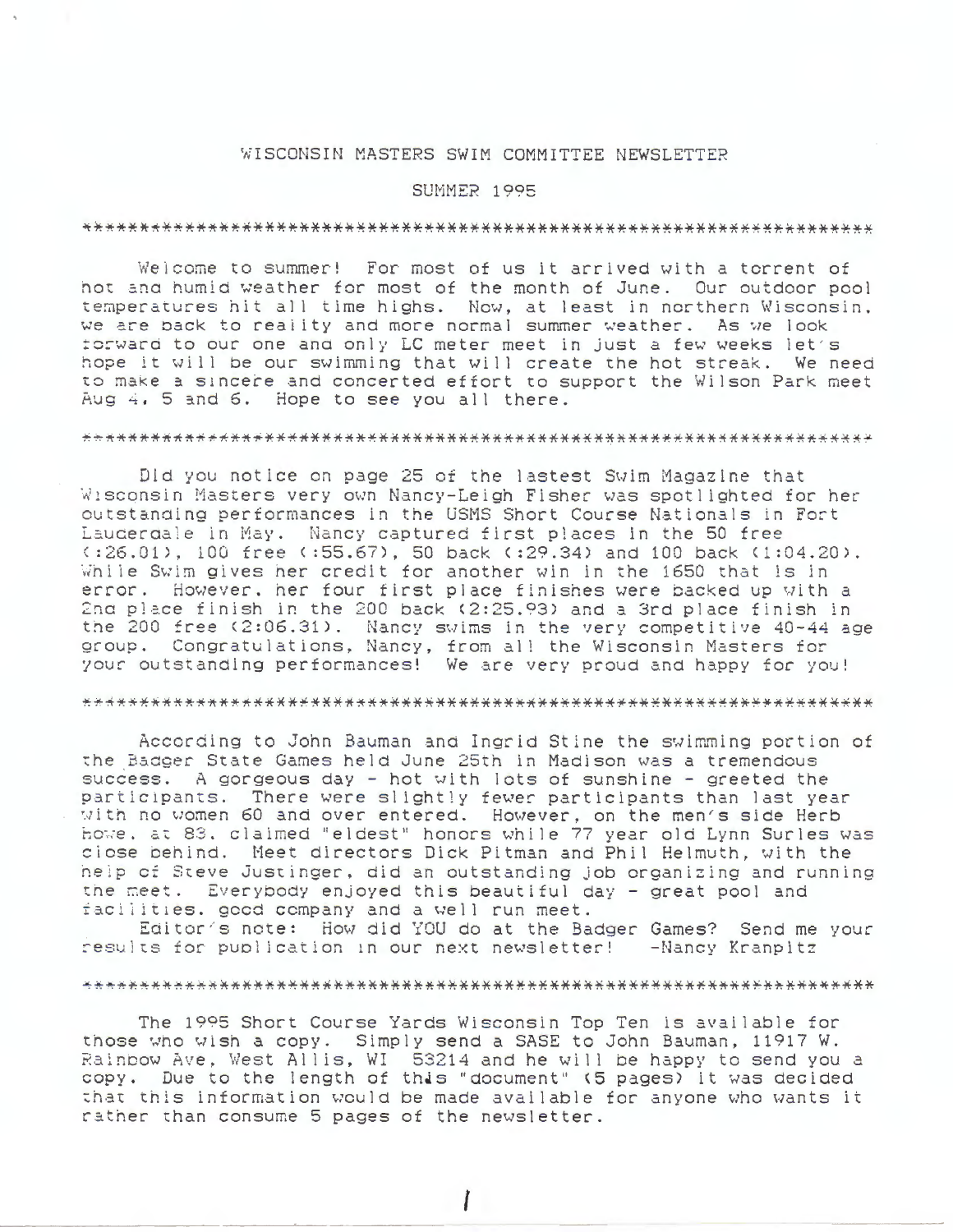#### 

As newsietter editor I participate in a newsletter exchange with several other local masters swim committees and often find information and/or articles of interest I feel may interest others. Such is the case with the following article entitled "Vertical Swimming". It was written by Marianne Brogan and Kathy Plescia, appeared in the Lake Eric LMSC Newsletter and is being reprinted with their permission.

## VERTICAL 'SWIMMING'

We are sure everyone reading this article will agree that swimming is an excel lent form of exercise! Swimmers are intrinsically aware of the many benefits of exercising the body in water. The horizontal position is natural to the swimmer as the body bouyantly glides just near the surface of the water. In this article we would like to suggest exercise in water from a vertical position. The vertical position will help you maximize pool use, incorporate cross-training and creat a more balanced workout.

Water pressure is greatest at the bottom of the pool. This pressure can be used to create resistance to movement from a vertical position. Moving vertically through water works Just the opposite of swimming. Vertically, you seek the path of MOST resistance, in order to tone and strengthen your body; horizontally. you seek the path of least resistance, to promote speed and conserve energy. Just by standing up and walking through the water you can maximize your workout potential at the pool.

Your body adapts to the demands you regularly place on it. If you only perform one form of exercise your fitness level will staoiiize and fitness gains will diminish. Fitness professionals agree that a program of cross-training helps to improve this situation. Cross-training is also psychologically more satisfying as you challenge your many body systems in different ways. Vertical exercise in the water adds the element of cross-training to your swimming workouts.

Vectlcal position exercise in water can also help to balance your workcut. For example, if a swimmer performs the crawl, butterfly or backstroke, the hips are only moving through flexion and extension. forward and backward. There ls no lateral or sideways motion. Joints need to be strong and flexible throughout their full range of motion. If only one side of a Joint ls continually exercised to the exclusion of the other side, an imbalance occurs which increases the possibility of injury.

Vertical exercise can be performed in the shallow or deep end of the pool. We suggegst wearing a pair of rubber-soled shoes for beter oalance and support for both programs. It is very important to be aware of your posture as you move through the water, keeping your shoulders over your hips. It is also important to think about maximiting resistance to achieve fitness gains.

For the shallow end of the pool, we recommend choosing a lane and walking siowly forward and then backward, moving from shallow into a little deeper water and back again. Concentrate on pulling your body through che thickness of the water and do not bounce up and down. Once you feel comfortable and "warmed up," you can choose from the following list of ways to move through the water:

 $*$  Normal steps, leading with the heel and rolling over-the ball of the foot.

 $\mathcal{L}$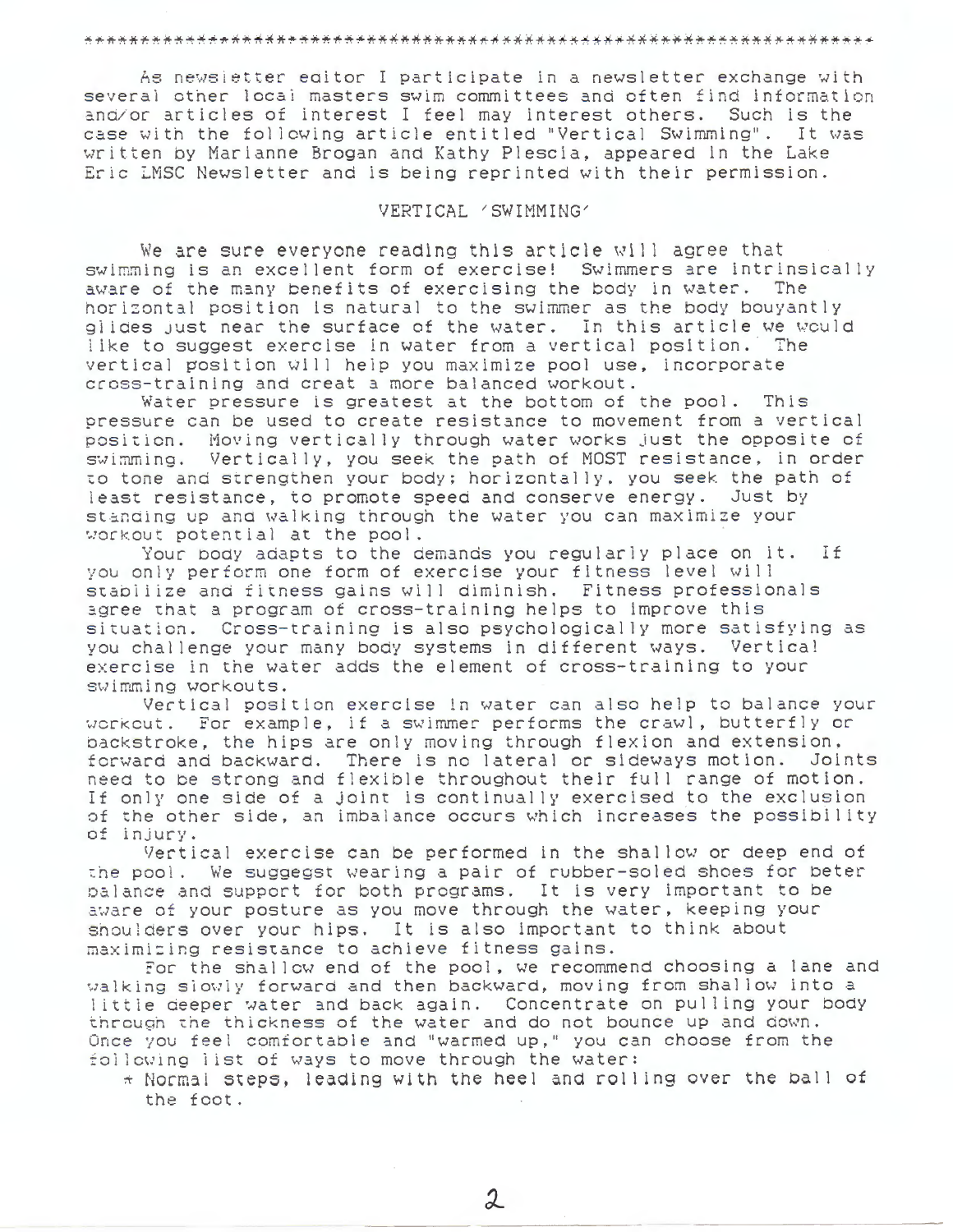- 
- \* Short or long steps.<br>\* Waik a tightrope forward and back.<br>\* Walk in wavy lines
- 
- \* Slide your feet along the bottom in long steps.
- \* March.
- \* Lift knee, extend lower leg, step forward.
- $*$  Lift leg straight up and pull down, forward and back.
- <sup>~</sup>Walk on toes walk on heels.
- \* Sidestep (lift leg to the side and pull other leg in to meet it) both directions.

While walking you can scull with your hands and/or pull with straight arms to incorporate upper body toning in your workout.

For the deep end of the pool, you will need a flotation belt to keep ycur posture in vertical alignment. You can Jog, bicycle, cross-country ski or do Jumping Jacks. You can travel around or remain in one place. The deep water program is especially good for abdominal muscle strength because you need to contract these muscles to stay 21 igned as your arms and legs move forcefully through the water. These programs may seem a little unnatural at first to the swimmer, put with a little practice you will quickly realize the wisaom of these moves.

Fifteen minutes of vertically moving your body through water is equivaient to forty five minutes of walking out of water in terms of fitness benefits. So swimmers, stand up in that water and move around - experience even more benefits from the world's most perfect exercise environment.

(Marianne and Kathy are President and Vice President, respectively, of All Around Fitness, Inc. Marianne is also a member of Ohio Masters Swim Team and serves as the Fitness Committee Chairperson. For more information on aquatic exercise programs, contact them at 3309 Silverdate Ave, Cleveland, Ohio, 44109)

#### 

### CUTTING FAT MAKES SENSE

Losing weight may help fatten your wallet, according to a recent study. When 291 people were given a low-cholesterol diet for nine months. researchers found that those who fellowed the diet best saw their food bills go down by  $$.75$  to  $$1.10$  a day.

While it doesn't sound like much, think of it this way: For a family of four. you're talking about \$3 a day in savings. By the end of the year, that's over \$1000 that a family can use toward a vacation or puying that something special.

#### 

The State Long Course Meter records are listed in this newsletter rcr your information.

### 

A recent study of the American Medical Association found that at least \$1 out of every \$4 spent on health care each year pays for treatment of health problems resulting from smoking, alcohol and drug abuse. aomestic violence, ana other changeable behaviors tlike wearing safety helmets while biking and buckling seat belts.)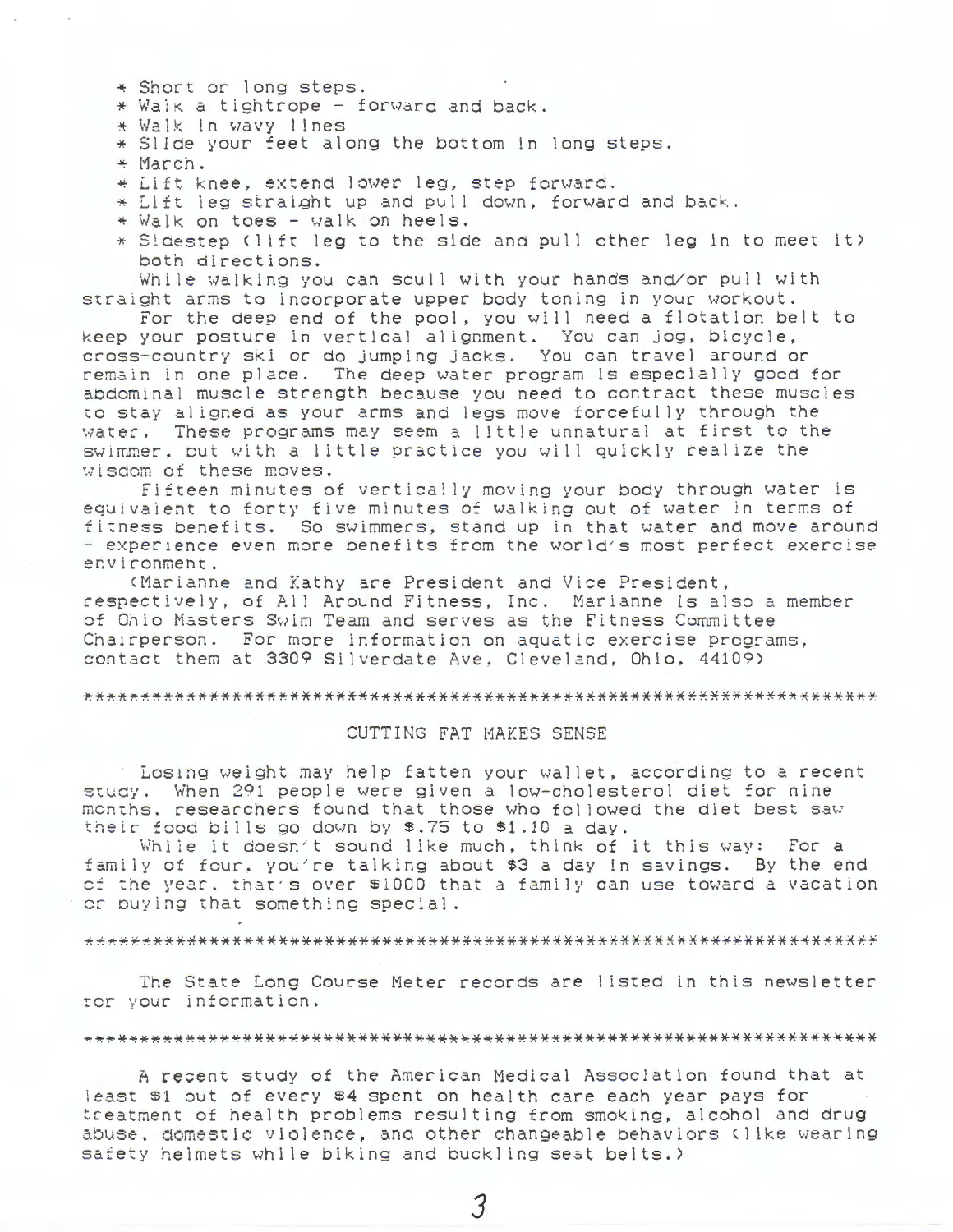| 11/12/94                             |                  |                           |                                                                                                                                                                                                                                                                               |                      |                      | WISCONSIN MASTERS LONG COURSE METERS RECORDS |         |                     |          |
|--------------------------------------|------------------|---------------------------|-------------------------------------------------------------------------------------------------------------------------------------------------------------------------------------------------------------------------------------------------------------------------------|----------------------|----------------------|----------------------------------------------|---------|---------------------|----------|
|                                      |                  | 50 FREE 100 FREE 200 FREE |                                                                                                                                                                                                                                                                               |                      |                      | 400 FREE 800 FREE 1500 FREE 50 BACK 100 BACK |         |                     | 200 BACK |
|                                      |                  | WOMEN 19-24 :33.2 1:14.92 | 2:48.50                                                                                                                                                                                                                                                                       | 6:07.40              |                      |                                              | :37.63  |                     | 3:11.92  |
| WOMEN 25-29 :29.69                   |                  | 1:07.64                   | 2:35.10                                                                                                                                                                                                                                                                       |                      |                      | 5:15.32 11:37.59 21:55.70 :39.71 1:26.59     |         |                     | 3:09.85  |
| <b>WOMEN 30-34</b>                   | :32.10           | 1:16.98                   | 2:37.05                                                                                                                                                                                                                                                                       |                      |                      | 6:43.12 11:41.11 21:04.07 :36.64 1:20.84     |         |                     | 2:56.30  |
| <b>WOMEN 35-39</b>                   | : 32.34          | 1:21.49                   | 3:05.81                                                                                                                                                                                                                                                                       |                      |                      | 6:24.71  15:23.77  29:11.62  :43.27  1:18.85 |         |                     | 2:49.56  |
| WOMEN 40-44 :30.14                   |                  | 1:10.04                   | 2:40.84                                                                                                                                                                                                                                                                       |                      |                      | 5:40.80 11:54.79 26:03.25 :37.89 1:24.77     |         |                     | 3:08.54  |
| WOMEN 45-49 :37.04                   |                  | 1:26.82                   | 3:13.90                                                                                                                                                                                                                                                                       | 6:44.11              |                      |                                              |         | $:46.18$ $1:53.29$  | 3:45.42  |
| WOMEN 50-54 :38.06                   |                  | 1:29.42                   | $\begin{array}{cccccccccccc} 1:29.42 & 3:27.07 & 8:59.19 & 33:59.66 & :43.95 & 1:53.29 \\ 1:28.97 & 3:37.42 & 8:01.57 & 29:47.31 & :45.24 & 2:03.29 \\ 1:43.37 & 4:04.55 & 8:00.16 & 18:46.91 & 33:06.26 & :55.29 & 2:08.34 \\ 1:43.91 & 3:57.29 & 8:27.26 & 17:21.19 & 36:0$ |                      |                      |                                              |         |                     | 3:41.38  |
| WOMEN 55-59 :37.23                   |                  | 1:28.97                   |                                                                                                                                                                                                                                                                               |                      |                      |                                              |         |                     |          |
| WOMEN 60-64 :42.55                   |                  |                           |                                                                                                                                                                                                                                                                               |                      |                      |                                              |         |                     | 5:08.35  |
| WOMEN 65-69 :43.31                   |                  |                           |                                                                                                                                                                                                                                                                               |                      |                      |                                              |         |                     | 5:20.23  |
| WOMEN 70-74 :47.54                   |                  |                           |                                                                                                                                                                                                                                                                               |                      |                      |                                              |         |                     |          |
| WOMEN 75-79 :54.42                   |                  | 2:33.70                   |                                                                                                                                                                                                                                                                               |                      |                      |                                              |         |                     | 7:20.63  |
|                                      |                  |                           | WOMEN 80-84 1:57.41 3:06.37 6:28.32 11:51.96                                                                                                                                                                                                                                  |                      |                      |                                              |         | 3:44.80             |          |
| <b>WOMEN 85-89</b>                   |                  |                           |                                                                                                                                                                                                                                                                               |                      |                      |                                              |         |                     |          |
| MEN 19-24 :29.00                     |                  |                           |                                                                                                                                                                                                                                                                               | $2:23.27$ $5:13.51$  |                      |                                              | : 30.86 | 1:14.13             |          |
|                                      |                  | $1:02.02$<br>$:58.76$     | 2:08.09                                                                                                                                                                                                                                                                       |                      |                      | $4:32.64$ 10:07.38 17:54.03 :32.69           |         | 1:11.04             | 2:33.73  |
| MEN 25-29 :25.90<br>MEN 30-34 :26.76 |                  |                           | 2:12.54                                                                                                                                                                                                                                                                       |                      | $4:52.67$ 11:03.53   | $19:41.13$ : 30.57                           |         | 1:07.77             | 2:37.28  |
| MEN 35-39 :26.10                     |                  | $: 57.92$<br>$: 57.90$    | 2:18.69                                                                                                                                                                                                                                                                       |                      | $4:54.52$ 10:53070   | $21:12.76$ : 32.38                           |         | 1:10.97             | 2:35.65  |
| MEN 40-44 :26.33                     |                  | :58.90                    | 2:21.08                                                                                                                                                                                                                                                                       |                      | $5:23.87$ 11:05.90   | 21:44.28 :32.78                              |         | 1:17.34             | 2:39.34  |
| MEN 45-49                            | : 28.14          | 1:03.44                   | 2:32.69                                                                                                                                                                                                                                                                       |                      | 5:01.29 13:57.14     | $19:50.83$ : 36.73                           |         | 1:21.42             | 2:56.01  |
| <b>MEN 50-54</b>                     | : 29.34          | 1:05.66                   | 2:32.91                                                                                                                                                                                                                                                                       |                      | $5:39.51$ $13:14.67$ | 21:59.27 :42.51                              |         | 1:25.69             | 3:02.02  |
| <b>MEN 55-59</b>                     | :30.89           | 1:09.36                   | 2:40.24                                                                                                                                                                                                                                                                       |                      | 6:03.97 12:02.75     | 23:42.71 :35.85                              |         | 1:29.09             | 3:09.35  |
| MEN 60-64                            | : 31.61          | 1:11.39                   | 2:48.58                                                                                                                                                                                                                                                                       |                      | $6:05.16$ $13:27.14$ | 25:33.12 :39.83 1:31.62                      |         |                     | 3:14.36  |
| MEN 65-69                            | :31.79           | 1:13.68                   | 2:49.54                                                                                                                                                                                                                                                                       |                      |                      | $5:59.67$ $12:09.27$ $25:07.50$ $:43.23$     |         | $1:44.01$ $3:54.21$ |          |
| MEN 70-74                            | : 34.61          | 1:20.95                   | 2:58.97                                                                                                                                                                                                                                                                       |                      |                      | $6:16.52$ $13:49.47$ $24:33.74$ $:46.59$     |         | $1:50.07$ $4:07.78$ |          |
| MEN 75-79 :35.00                     |                  | 1:21.64                   | 3:03.43                                                                                                                                                                                                                                                                       | $6:28.28$ $13:35.96$ |                      | 25:41.55 :56.99                              |         |                     |          |
| MEN 80-84 :44.22                     |                  | 1:57.75                   |                                                                                                                                                                                                                                                                               |                      |                      | $31:13.13$ $1:02.05$                         |         |                     |          |
| <b>MEN 85-89</b>                     |                  |                           |                                                                                                                                                                                                                                                                               |                      |                      |                                              |         |                     |          |
|                                      |                  |                           | 50 BREAST 100 BREAST 200 BREAST 50 FLY 100 FLY 200 FLY 200 IM 400 IM                                                                                                                                                                                                          |                      |                      |                                              |         |                     |          |
| <b>WOMEN 19-24</b>                   |                  |                           |                                                                                                                                                                                                                                                                               |                      |                      |                                              |         |                     |          |
|                                      |                  |                           | WOMEN 25-29 :40.32 1:24.77 3:08.15 :31.39 1:12.52 3:02.28 2:47.10 6:05.40                                                                                                                                                                                                     |                      |                      |                                              |         |                     |          |
| WOMEN 30-34 :41.68                   |                  | 1:32.94                   | $3:21.41$ : $34.45$                                                                                                                                                                                                                                                           |                      |                      |                                              | 3:03.28 | 6:23.97             |          |
|                                      |                  |                           | WOMEN 35-39 :40.34 1:31.39 3:17.74 :38.43 1:14.41 2:45.30                                                                                                                                                                                                                     |                      |                      |                                              | 3:08.66 | 5:54.39             |          |
| WOMEN 40-44                          | :43.28           | 1:36.45                   | 3:31.64                                                                                                                                                                                                                                                                       | : 33.22              | 1:21.52              | 3:30.08                                      | 3:00.64 | 7:04.88             |          |
| WOMEN 45-49                          | :43.65           | 1:42.17                   | 3:47.73                                                                                                                                                                                                                                                                       | :41.45               | 1:43.67              | 3:37.78                                      | 3:31.11 | 7:12.05             |          |
| WOMEN 50-54                          | :53.30           | 1:55.88                   | 4:15.27                                                                                                                                                                                                                                                                       | :41.68               | 1:47.99              |                                              | 3:35.81 | 11:25.22            |          |
| <b>WOMEN 55-59</b><br>WOMEN 60-64    | :47.17           | 1:46.30                   | 3:47.56                                                                                                                                                                                                                                                                       | :42.39               | 1:44.21              | 4:00.78                                      | 3:37.51 | 7:56.45             |          |
| WOMEN 65-69                          | :53.86<br>:53.36 | 1:57.95<br>1:56.69        | 4:07.37<br>5:20.00                                                                                                                                                                                                                                                            | :59.69               | 3:17.35              | 6:24.33                                      | 4:18.19 | 10:55.62            |          |
| WOMEN 70-74 1:02.70                  |                  | 2:29.31                   | 5:20.28                                                                                                                                                                                                                                                                       | 1:11.79              |                      |                                              |         |                     |          |
| WOMEN 75-79 1:11.11                  |                  | 2:42.73                   | 5:51.73                                                                                                                                                                                                                                                                       |                      |                      |                                              |         |                     |          |
| WOMEN 80-84 1:26.20                  |                  | 3:22.91                   | 7:24.77                                                                                                                                                                                                                                                                       |                      |                      |                                              |         |                     |          |
| <b>WOMEN 85-89</b>                   |                  |                           |                                                                                                                                                                                                                                                                               |                      |                      |                                              |         |                     |          |
| MEN 19-24                            | : 38.42          | 1:25.64                   |                                                                                                                                                                                                                                                                               | : 27.91              | 1:16.07              |                                              | 2:42.95 |                     |          |
| MEN 25-29                            | :33.98           | 1:14.53                   | 2:46.18                                                                                                                                                                                                                                                                       | : 28.60              | 1:04.44              | 2:39.77                                      | 2:32.57 | 5:17.22             |          |
| MEN 30-34                            | : 33.62          | 1:15.78                   | 2:50.20                                                                                                                                                                                                                                                                       | : 28.41              | 1:07.06              | 2:46.19                                      | 2:31.79 | 5:40.17             |          |
| MEN 35-39                            | :35.98           | 1:17.79                   | 2:49.35                                                                                                                                                                                                                                                                       | :28.61               | 1:06.55              | 2:54.51                                      | 2:34.94 | 5:32.46             |          |
| MEN 40-44                            | : 36.86          | 1:19.92                   | 2:51.94                                                                                                                                                                                                                                                                       | :28.66               | 1:05.90              | 2:37.18                                      | 2:33.30 | 5:35.22             |          |
| MEN 45-49                            | :37.30           | 1:22.32                   | 3:02.15                                                                                                                                                                                                                                                                       | : 29.65              | 1:06.40              | 2:47.21                                      | 2:51.05 | 6:04.19             |          |
| MEN 50-54                            | : 37.63          | 1:23.94                   | 3:04.04                                                                                                                                                                                                                                                                       | : 31.50              | 1:18.54              | 2:57.53                                      | 2:50.26 | 6:07.78             |          |
| MEN 55-59                            | :41.14           | 1:29.58                   | 3:21.93                                                                                                                                                                                                                                                                       | :33.56               | 1:25.40              | 3:21.17                                      | 3:03.49 | 6:31.56             |          |
| MEN 60-64                            | :40.20           | 1:33.19                   | 3:26.80                                                                                                                                                                                                                                                                       | : 34.48              | 1:27.90              | 3:28.82                                      | 3:11.13 | 7:04.95             |          |
| MEN 65-69                            | :43.55           | 1:38.90                   | 3:54.14                                                                                                                                                                                                                                                                       | :34.78               | 1:33.61              | 3:50.31                                      | 3:38.00 | 8:03.49             |          |
| MEN 70-74                            | :54.77           | 2:20.04                   |                                                                                                                                                                                                                                                                               |                      |                      | 4:50.56                                      |         | 9:25.81             |          |
| <b>MEN 75-79</b>                     |                  |                           |                                                                                                                                                                                                                                                                               |                      |                      | 5:08.90                                      |         | 9:53.41             |          |
| MEN 80-84<br><b>MEN 85-89</b>        | 1:01.82          | 2:26.78                   |                                                                                                                                                                                                                                                                               |                      |                      |                                              |         |                     |          |

 $\sim$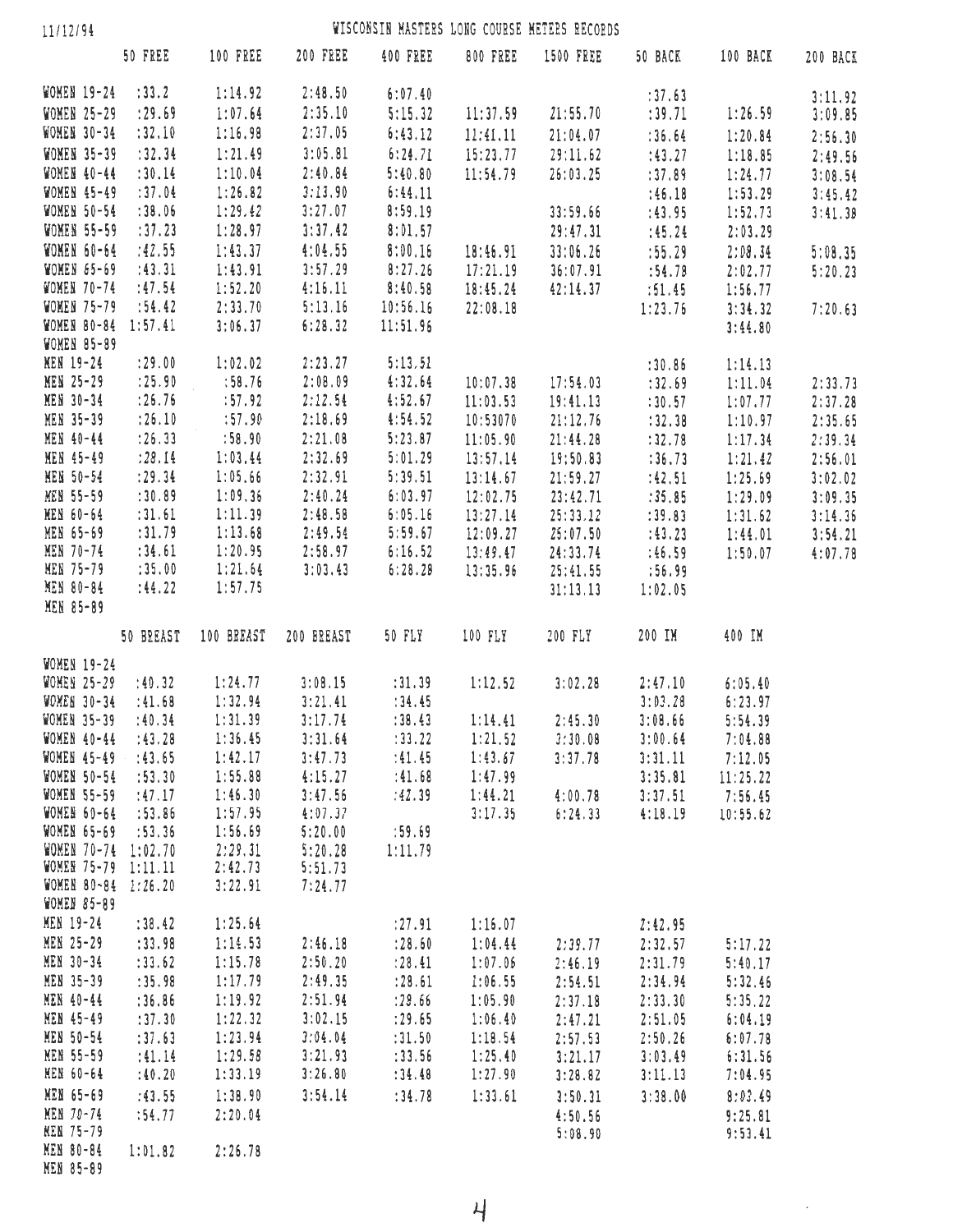| 10/03/94          | 200 FREE |         | WISCONSIN MASTERS LONG COURSE METERS RELAY RECORDS | 400 MEDLEY |
|-------------------|----------|---------|----------------------------------------------------|------------|
| WOMEN 76+         |          |         |                                                    |            |
| WOMEN 100+        |          |         |                                                    |            |
| <b>WOMEN 120+</b> |          |         | 2:47.32                                            |            |
| <b>WOMEN 160+</b> | 2:33.11  |         | 2:58.50                                            |            |
| <b>WOMEN 200+</b> | 2:58.34  |         | 3:47.44                                            |            |
| <b>WOMEN 240+</b> | 3:17.73  |         | 3:29.71                                            |            |
| <b>WOMEN 280+</b> |          |         |                                                    | J.         |
| <b>WOMEN 320+</b> |          |         |                                                    |            |
| <b>NEN 76+</b>    |          |         |                                                    |            |
| <b>NEN 100+</b>   |          |         |                                                    |            |
| <b>MEN 120+</b>   | 1:50.32  |         | 2:05.61                                            |            |
| <b>MEN 160+</b>   | 2:06.53  | 5:28.68 | 2:05.51                                            |            |
| <b>NEN 200+</b>   | 2:44.55  |         | 2:48.99                                            |            |
| <b>NEN 240+</b>   | 2:23.20  |         | 2:35.42                                            | 6:58.09    |
| <b>MEN 280+</b>   | 2:23.20  |         |                                                    |            |
| <b>MEN 320+</b>   |          |         |                                                    |            |
| MIXED 76+         |          |         |                                                    |            |
| MIXED 100+        |          |         | 2:17.94                                            |            |
| MIXED 120+        | 2:13.36  |         | 2:41.97                                            |            |
| MIXED 160+        | 2:11.64  |         | 2:32.64                                            | 6:28.47    |
| MIXED 200+        | 2:34.25  |         | 3:09.94                                            |            |
| MIXED 240+        | 2:29.94  |         | 2:50.36                                            |            |
| MIXED 280+        | 2:43.48  |         | 3:42.97                                            |            |
| MIXED 320+        |          |         |                                                    |            |

I NEED YOUR HELP! PLEASE SEND ANY NEWSWORTHY ARTICLES TO ME FOR INCLUSION IN THE NEWSLETTER. IT WOULD HELP ME A LOT IF FOR THOSE ARTICLES WHICH REQUIRE PERMISSION TO BE REPRINTED YOU COULD SEND THAT PERMISSION "FORM" ALONG WITH THE ARTICLE. BUT I'LL ACCEPT ANYTHING. SOME ARTICLES I HAVE NOT BE ABLE TO REPRODUCE BECAUSE I HAVE BEEN UNABLE TO GET PERMISSION TO DO SO. ALSO - SEND ALONG MEET RESULTS, TRIATHLON RESULTS, BIRTH ANNOUNCEMENTS, ETC. YOUR HELP WILL BE . GREATLY APPRECIATED. Nancy Kranpitz

### 

USMS is sponsoring several distance swims and challenges this summer. The entry form for one of these events - the 1995 USMS 2000 Fitness Challenge - is included in this newsletter. Please note that it is not necessary to be a USMS member to participate in this particular challenge. The 2000 yards or meters must be swum between July 1 and August 31, 1995 with entries being RECEIVED by September · 15, 1995.

The Pacific Northwest Masters is sponsoring a 5K and 10K Postal National Championships. You must swim in a 50 M pool between May 15 and September 30, 1995, with entires being received by the meet director by October 20, 1995. You may get an official entry form and complete information by writing to Jane Moore, 1867 58th St. NE, Tacoma, WA., 98422-1517

Finally, the 1995 USMS Long Distance 3000 yd Postal Championship is being spcnsored by Gulf LMSC with swimming taking place between September 1 and November 30, 1995. This event replaces the 6000 yard postal championship. There is also a 3 person team championship event. More information may be obtained from Emmett Hines, 4361 Graduate Circle, Houston, TX 77004, <713) 748-7946 - voice. 73021.2360Qcompuserve.com or from Kris Wingenroth, Rice Athletics - MS 548, 6100 Main Street, Hovston, TX, 77005-1892, <713> 527-4710 (office) or (713) 661-4790 (home).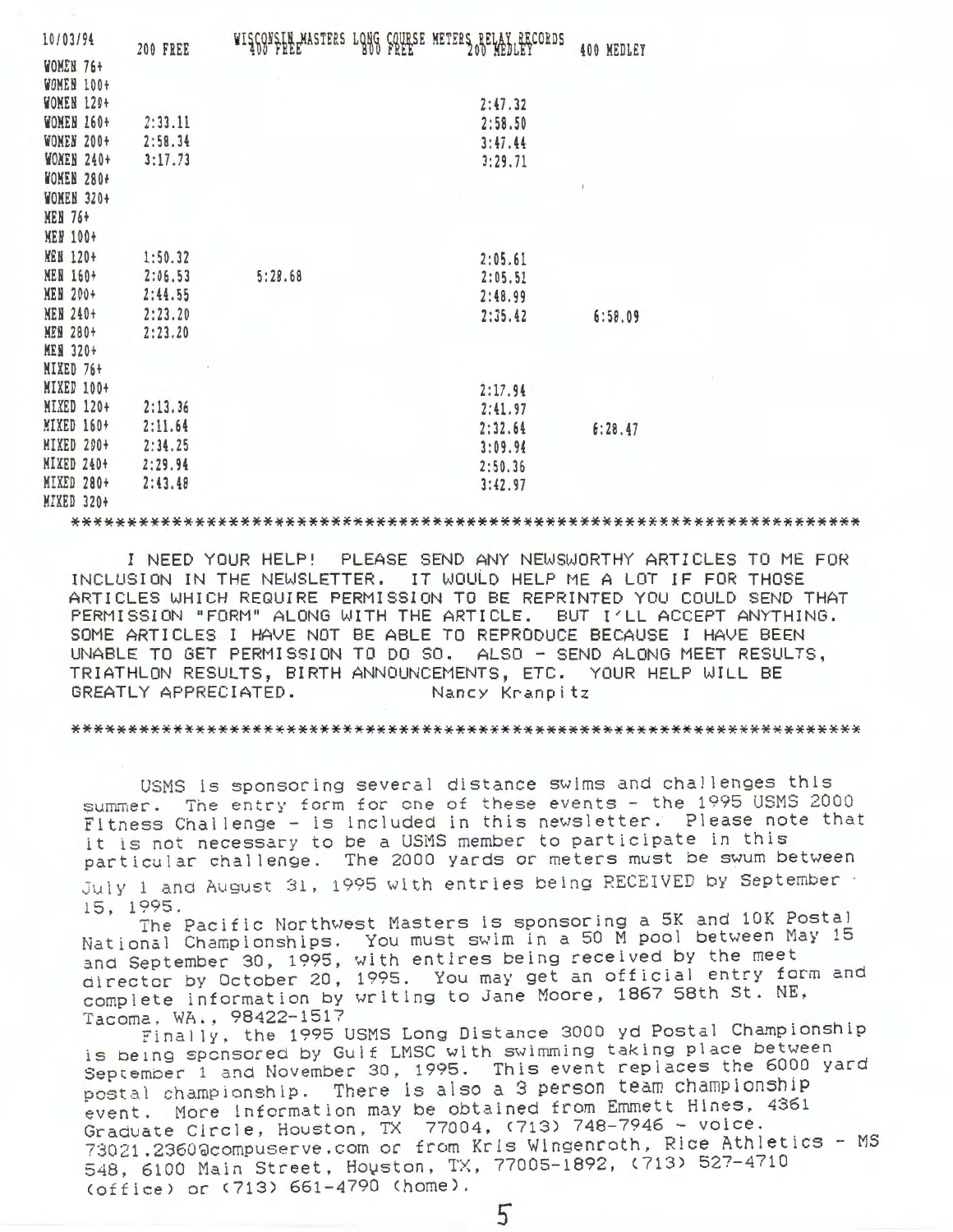### 

Our "artist in residence", Trish Alarie from Neenah, has been at it again. And once again the subject of her cartoon is Shirley Hasselbacher, also of Neenah. Shirley zigged when she should have zadded while working in her garden this spring and broke her ankle promting the following get well card from Trish. We're glad to report the cast is off and Shirley is back in the pool without the need for her "equilibrium-enhancing cast attachment"!



The YMCA held its National Masters Championships in April in Buffalo, New York, and at least 2 WMAC swimmers represented their local YMCAs in the competition. Gordon Schalla, swimming in the 65-69 age group, placed 4th in the 50 and 100 back, 5th in the 50 and 100 breast, and 7th in the 50 free. Fran Zeumer of Neenah, swimming<br>in the 75-79 age group, placed first in the 50, 100 and 200 freesyles, 50 fly and 100 IM and 2nd in the 50 back and 50 breast. Her time in the 200 free set a new National YMCA record for the 75-79 age group! Congratulations Gordy and Fran!

The Green Bay YMCA was also represented but results of Wisconsin Masters swimmers representing that YMCA were unavailable at "press time". If you were there - let me know!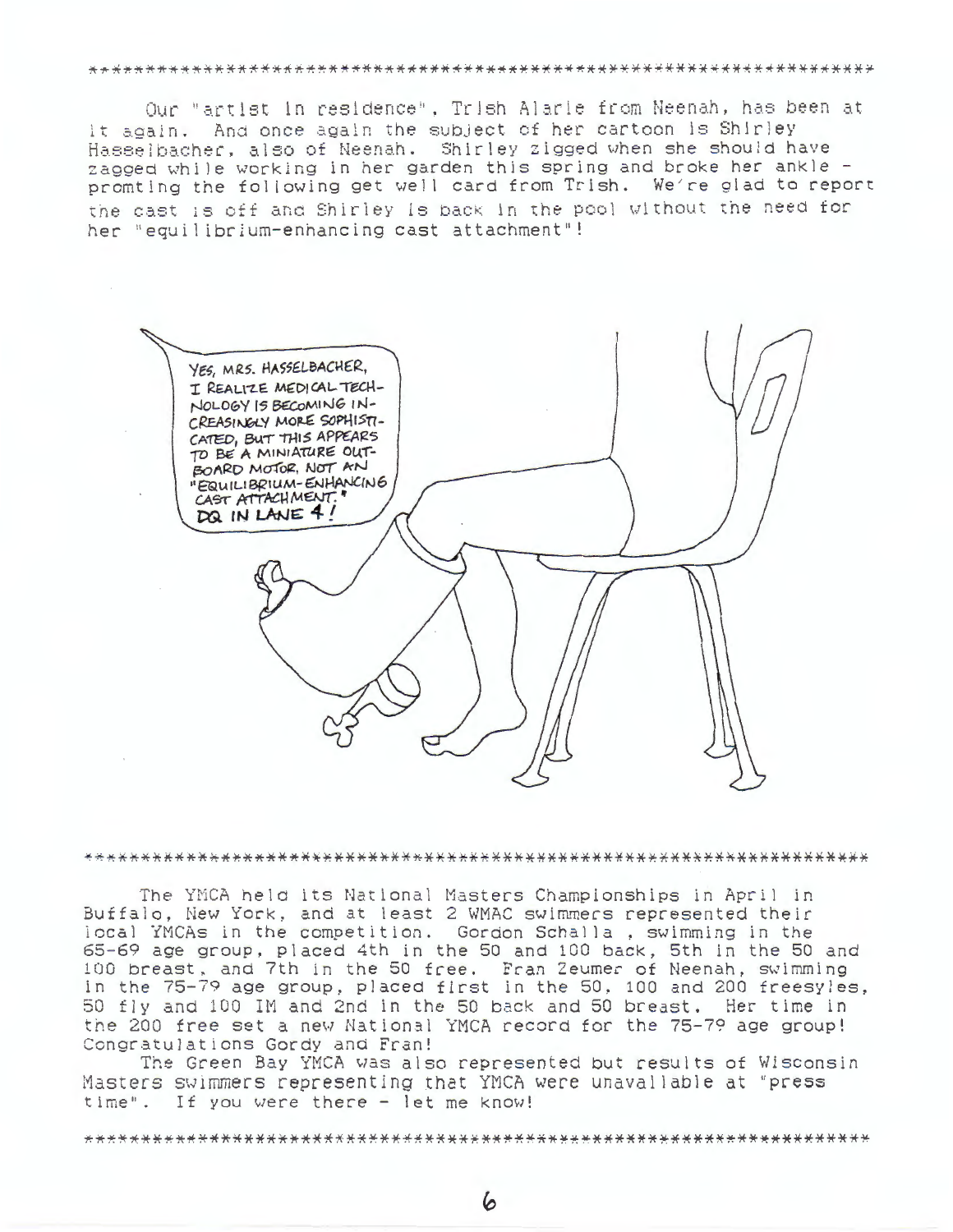# **DIET DIRECTI\7ES**  Shark Snooze

Chew your food thoroughly and slowly. Try putting your knife and fork down on the table between bites. Enjoy and savor every bite.

Turn on some pleasant, slow music when you dine. Fast music will cause you to eat faster. Be sure that you dine with good lighting so you can see what you are eating. This also means not watching TV while you dine.<br>Learn the essentials of good nutrition. Do not eat rich foods

that have little nutritional value.

Families should revive the custom of dining with good food and interesting conversation. Avoid all unpleasant subjects during meals. Eliminate gulping fast foods at counters.

Most important, avoid fad diets. No magic combination of foods will melt away those unwanted pounds.

### 

# THE FIRST OLYMPIC SWIMMING Shark Snooze

1896 announced the beginning of swimming events in the Olympic Games. The first modern Olympics was held in Athens, Greece. Nearby, at the Bay of Zea, the swimming events were to be seen. The Bay of 2ea was chosen because it was shallow and calm. It was beautifully decorated in honor of the festivities. The eight Judges were positioned on a suitable decorated barge anchored close to the shore. After a bugle announced the start of contests, a steam launch took the contestants from their dressing room on the shore out to the starting ! ine which was marked by a I ine of floating dried gourds. Here, the contestants Jumped into the sea and waited.

The first event was 100 meters. With the shooting of a pistol, the 13 participants started swimming rapidly towards shore, the finish I ine being marked by a red flag. The first to finish was Hungarian Alfred Hajos, who covered the distance in  $1:22.2$ .

The second event was the 100 meter for sailors. Only sailors of the Navy participated, but of the 11 who entered, only 3 Greeks competed. Sailor I. Malokinis of Spetsai won with a time of 2:20.4.

The third event. the 500 meter freestyle had 3 participants. two Greeks and one Austrian. The starting point was outside the bay,<br>where participants were taken by the steam launch. The Austrian, where participants were taken by the steam launch. Neumann finished first. covering the distance in 8:12.75.

The fourth event was the 1200 meter freestyle. Nine took part in this most important of all swimming events, it being a test of speed and endurance. A cannon was heard and after a relatively long wait, the first swimmer appeared leading by 100 meters. When he reached the :1nish line. he was recognized as being the Hungarian Hajos, the  $\omega$ inner of the first race. covering the distance in  $18:22.2$ .

It oeing past noon, the swimming events were completed. Submitted by Maurice Annes

\*\*\*\*\*\*\*\*\*\*\*\*\*\*\*\*\*\*\*\*\*\*\*\*\*\*\*\*\*\*\*\*\*\*\*\*\*\*\*\*\*\*\*\*\*\*\*\*\*\*\*\*\*\*\*\*\*\*\*\*\*\*\*\*\*\*\*\*\*\*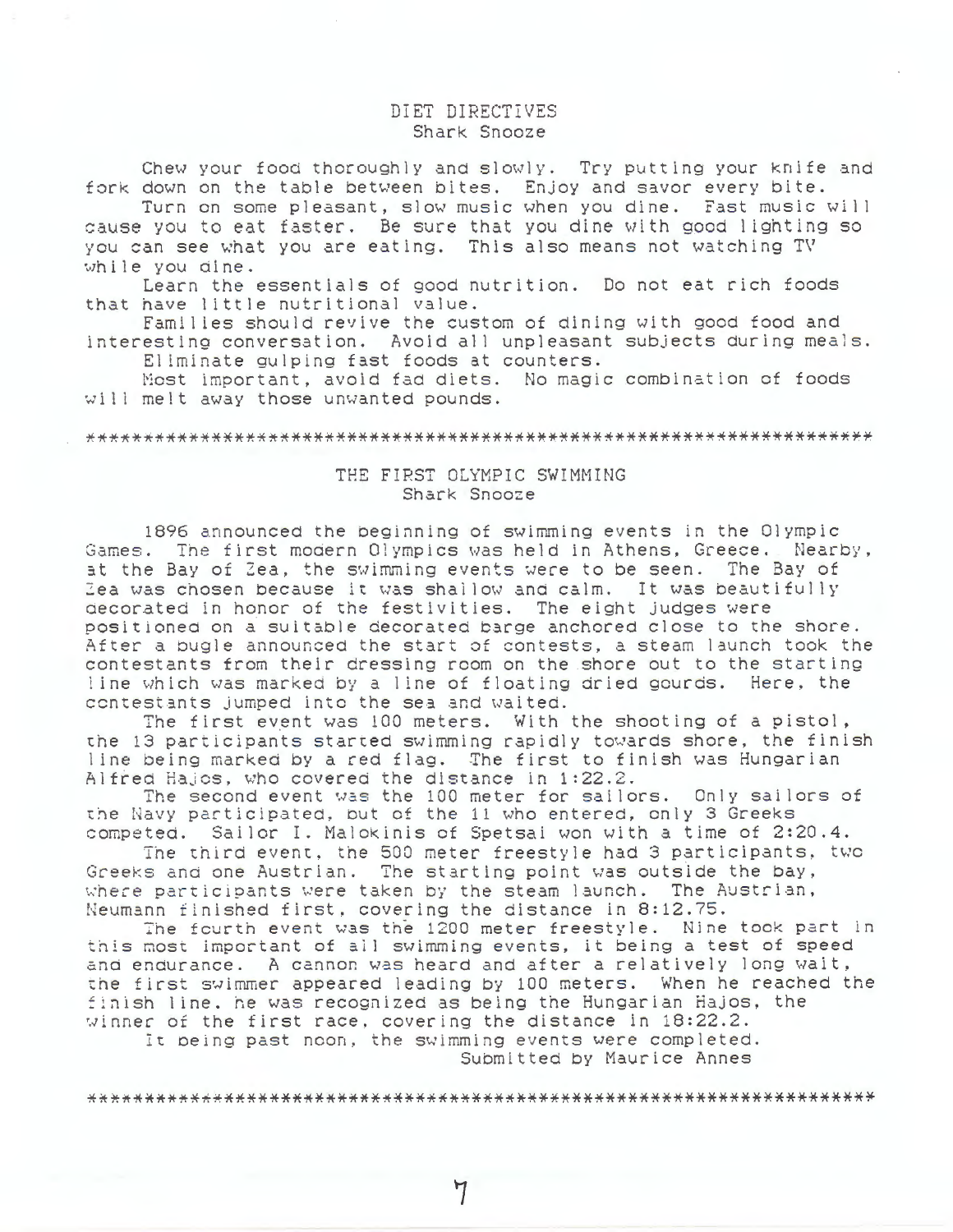VIGOROUS EXERCISE BEST FOR THE LONG RUN From Shark Snooze

Run! No, walk. No, run! The latest of seemingly conflicting studies says that, to live longer, you must exercise vigorously, not Just moderately. So says a report of researchers of the Journal of the American Medical Association. The study did not spell out exactly how much of any specific activity would constitute vigorous exercise. But it said that moderate exercise has many other benefits: improving quality of life, promoting physical well being, enhancing the ability of older people to accomplish daily tasks, regulating blood pressure and averting diabetes. Brisk walking - a vigorous activity in the Harvard study - is a "moderate" activity in the CDC recommendations. Moderate to one person is not moderate to another.

Excerpts from Sun Times article and submitted by Sonja Harris

| 1995 USMS 2000<br><b>United States</b><br>Mastars<br><b>Swimmlog</b><br>Fitness Challenge<br><b>SWIMWEAR INC.</b>                                                                                                                                                                                                                                                                                                                                                             |  |  |  |  |  |  |  |
|-------------------------------------------------------------------------------------------------------------------------------------------------------------------------------------------------------------------------------------------------------------------------------------------------------------------------------------------------------------------------------------------------------------------------------------------------------------------------------|--|--|--|--|--|--|--|
| THE CHALLENGE: United States Masters Swimming, its Fitness Committee, New York State's Niagara LMSC, SPEEDO and Kast-<br>A-Way Swimwear, Inc. invite athletes to complete a 2000 yard or 2000 meter swim.<br>AWARDS: All participants will receive a custom T-shirt, swim cap and copy of results.                                                                                                                                                                            |  |  |  |  |  |  |  |
| COST: Entry fee is \$12.00. Swimmers entering more than once may submit additional entries for \$6.00 each but receive only<br>one T-shirt, or \$12 each and receive a T-shirt for each entry. A separate entry form is required for each entry and swimmers may<br>not swim separate entries concurrently. International entries must include a \$3.00 processing fee.                                                                                                       |  |  |  |  |  |  |  |
| DATES: The distance must be completed between JULY 1 and AUGUST 31, 1995. Entries must be received by September 15,<br>1995.                                                                                                                                                                                                                                                                                                                                                  |  |  |  |  |  |  |  |
| ELIGIBILITY: Membership in any organization including USMS is NOT required. Participants must be physically fit and<br>sufficiently trained to complete the distance safely. No drafting, pull buoys, paddles, fins, bands or other swim aids are allowed.<br>RESULTS will be compiled and listed by time in five-year USMS age groups (19-24, 25-29, 30-34, etc.).                                                                                                           |  |  |  |  |  |  |  |
| RULES: Times should be recorded with a stopwatch. We recommend that you have a person record your final time, counting<br>laps as you swim (80 lengths or 40 laps of a 25 yard/meter pool - 40 lengths or 20 laps of a 50 meter pool).                                                                                                                                                                                                                                        |  |  |  |  |  |  |  |
| TO ENTER: Complete the entry form below and mail with a check payable to "1995 USMS 2000" to Betty Barry, 1403 Victor<br>Holcomb Road, Victor, New York 14564 (716-924-5344).                                                                                                                                                                                                                                                                                                 |  |  |  |  |  |  |  |
| OFFICIAL ENTRY FORM -- Print Clearly                                                                                                                                                                                                                                                                                                                                                                                                                                          |  |  |  |  |  |  |  |
| I, the undersigned, completed the distance in accordance with designated rules in the time indicated below.<br>USMS Registered __ Yes __ No<br>Entry Fee<br>\$ 6.00 Entry Time Phone # Phone # Phone # Phone # Phone # Phone # Phone # Phone # Phone # Phone # Phone # Phone # Phone # Phone # Phone # Phone # Phone # Phone # Phone # Phone # Phone # Phone # Phone # Phone # Phone # Phon<br>2nd Swim<br>3rd Swim<br>International Fee \$ 3.00<br>(Indicate length of pool) |  |  |  |  |  |  |  |
| $$$ (US Funds)<br>TOTAL FEES                                                                                                                                                                                                                                                                                                                                                                                                                                                  |  |  |  |  |  |  |  |
| <b>T-SHIRT Size</b>                                                                                                                                                                                                                                                                                                                                                                                                                                                           |  |  |  |  |  |  |  |
| (circle)                                                                                                                                                                                                                                                                                                                                                                                                                                                                      |  |  |  |  |  |  |  |
| M L XL<br>SIGNATURE <b>SIGNATURE</b>                                                                                                                                                                                                                                                                                                                                                                                                                                          |  |  |  |  |  |  |  |
|                                                                                                                                                                                                                                                                                                                                                                                                                                                                               |  |  |  |  |  |  |  |

Q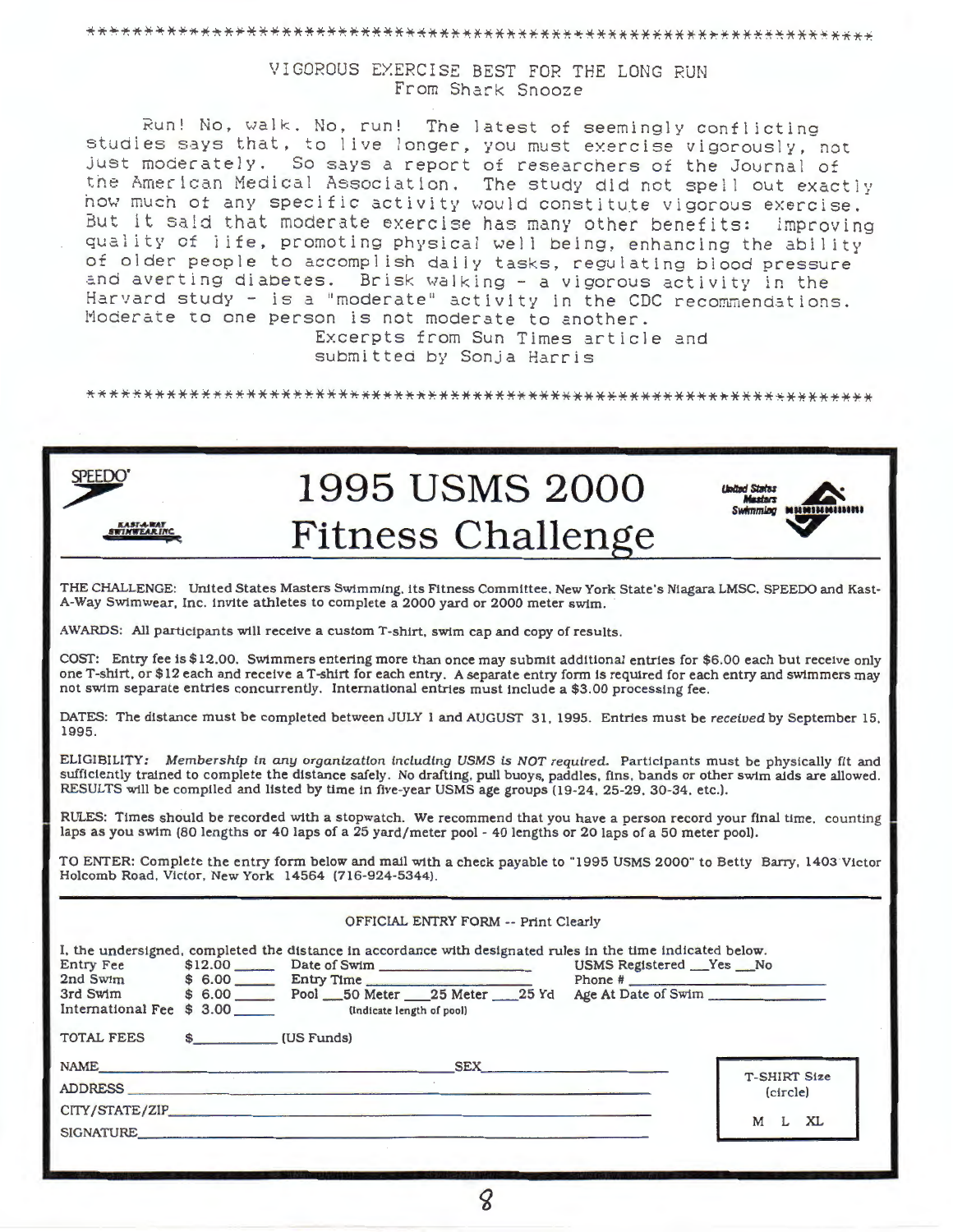$\label{eq:2.1} \frac{1}{\sqrt{2}}\left(\frac{1}{\sqrt{2}}\right)^{2} \left(\frac{1}{\sqrt{2}}\right)^{2} \left(\frac{1}{\sqrt{2}}\right)^{2} \left(\frac{1}{\sqrt{2}}\right)^{2} \left(\frac{1}{\sqrt{2}}\right)^{2} \left(\frac{1}{\sqrt{2}}\right)^{2} \left(\frac{1}{\sqrt{2}}\right)^{2} \left(\frac{1}{\sqrt{2}}\right)^{2} \left(\frac{1}{\sqrt{2}}\right)^{2} \left(\frac{1}{\sqrt{2}}\right)^{2} \left(\frac{1}{\sqrt{2}}\right)^{2} \left(\$